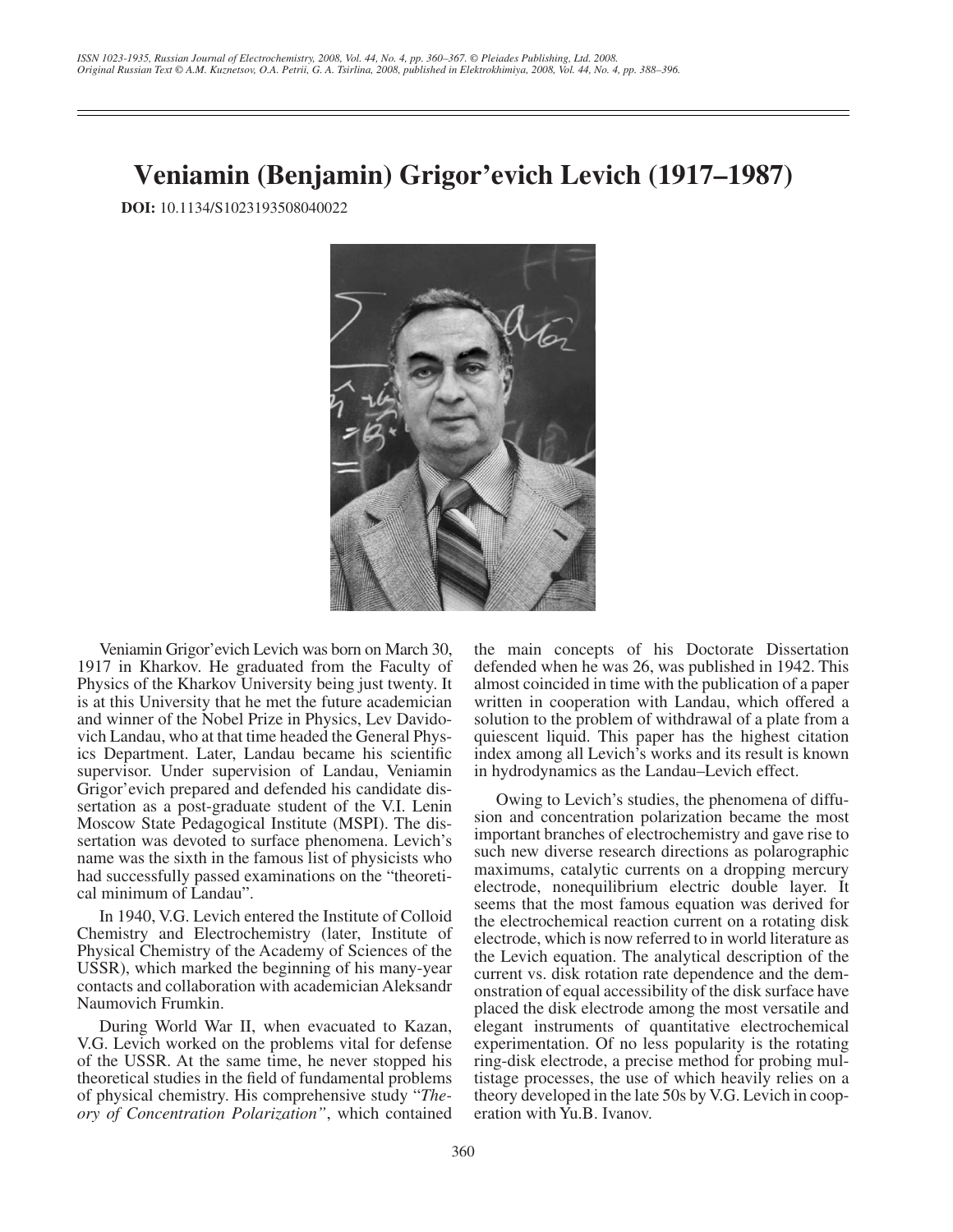In 1952, V.G. Levich published a monograph "Physicochemical Hydrodynamics", in which he applied the methods of theoretical physics to certain problems associated with the effect of motion of fluids on the chemical and physicochemical transformations and, vice versa, the effect of physicochemical factors on the fluid motion. The physicochemical hydrodynamics had become an independent and harmonic scientific field largely due to the studies accomplished under supervision of V.G. Levich at the Department of Electrochemistry of the Institute of Physical Chemistry. These studies had received worldwide recognition after the publication of the second edition of *Physicochemical Hydrodynamics* in 1959 and its English translation (V.G. Levich, *Physicochemical Hydrodynamics*, Englewood Cliffs, New York: Prentice-Hall; 1962). This book is still topical, being a masterpiece of the synthesis of seemingly different approaches to the description of hydrodynamic and macrokinetic phenomena. There, the theoretical descriptions are alternated with the exact analysis of experimental facts, which makes this book not only a source of useful information but also an excellent example of how to scientifically describe the most intricate problems. In his analytical report of 1974, the organizer of the Scientific Citation Index Database E. Garfield offered Levich's monograph as an example of the active citing of fundamental scientific literature in applied issues.

V.G. Levich devoted much of his time to pedagogical activities. In 1940–1949, he read theoretical physics at MSPI. In 1954, Levich was given the professor title. In 1954–1964, he headed a department at the Moscow Institute of Engineering Physics (MIEP). Some of graduates from this institute joint the Theoretical Department founded by Levich at the Institute of Electrochemistry of the Academy of Sciences of the USSR. In 1966, Levich became a professor of a new department of chemical physics, which was specially organized for him at the Faculty of Mechanics and Mathematics of Moscow State University. His talent as a pedagogue was also manifested to the full degree in his several published courses of which the first was "Introduction to Statistical Physics" (1950; 2nd edition, 1954). In his memoirs, the well-known physicist A.A. Rukhadze highly esteemed this textbook as well as the courses read by Levich at the MIEP. In the beginning of 1970s, Levich published a fundamental course on theoretical physics (in co-authorship with V.A. Myamlin and Yu.A. Vdovin).

In 1958, V.G. Levich was elected to the Academy of Sciences of the USSR as a corresponding member. This coincided with the emergence of the Institute of Electrochemistry as an independent scientific center of the Academy of Sciences, on the basis of the electrochemical department at the Institute of Physical Chemistry. A.N. Frumkin initiated the development of a theoretical department under the chairmanship of V.G. Levich. Later, this department evolved into one of the most powerful theoretical groups of all chemical institutes of the Russian Academy of Sciences. This department united more than 25 scientists many of whom became the leaders in different scientific directions and still work in Russia and abroad, keeping in touch with one another on both professional and personal issues. Levich headed this department up to 1972.

Studies performed by V.G. Levich at the theoretical department of the Institute of Electrochemistry as well as his earlier works were highly original and diversified. Extending the range of topical problems of physicochemical hydrodynamics and diffusion kinetics, he formulated a theory of nonequilibrium double layer and a concept of the stage of slow reactant penetration into the electric double layer for a reactant and an electrode surface bearing charges of the same sign. Even in early stages of the Fuel Cell Program, the theoretical department headed by Levich developed the studies on macrokinetics of processes in porous media (Yu.A. Chizmadzhev, Yu.G. Chirkov, and V.S. Markin). Together with L.M. Pis'men and A.M. Brodskii, V.G. Levich devoted much attention to the theory of chemical reactors; in cooperation with Yu.I. Yalamov, he developed a theory of polyelectrolytes.

Being a theoretic physicist with a wide scope of interests, V.G. Levich understood all the importance of the development of the quantum mechanical theory of elementary act of the electron and proton transfer in polar media, which was started by R.R. Dogonadze, and actively supported these studies for many years. Based on the pioneering studies on this subject carried out in his department, V.G. Levich wrote a review still widely cited in this field. The studies by R.R. Dogonadze, Yu.A. Chizmadzhev, A.M. Kuznetsov, Yu.I. Kharkats, E.D. German, and M.A. Vorotyntsev formed the general kinetic theory of the elementary act of charge transfer in different processes; now, this direction is conventionally associated with the Russian theoretical school in the field of electrochemistry.

V.G. Levich took active part in the studies carried out at the theoretical department of Institute of Electrochemistry on the adsorption and the structure of charged interfaces, which were closely related to the kinetics of electrode processes. This direction was explored by V.A. Kir'yanov, V.S. Krylov, and, later, by A.A. Kornyshev and M.A. Vorotyntsev. In addition to the theory of reactions in solutions, a theory of gas phase reactions was elaborated (A.M. Brodskii and V.G. Levich). V.G. Levich actively backed the bioelectrochemical direction (Yu.A. Chizmadzhev, V.S. Markin, and L.I. Boguslavskii). Under Levich's supervision, A.M. Brodskii and Yu.Ya. Gurevich worked out a theory of electron photoemission in electrolyte solutions, which later gave rise to a new direction, the electrodynamics of charged interfaces, elaborated by A.M. Brodskii, M.I. Urbach, and L.I. Daikhin.

The 50th jubilee of V.G. Levich was celebrated by a magnificent amateur performance given in the Scientific Council Meeting Hall of the Institute of Physical Chemistry.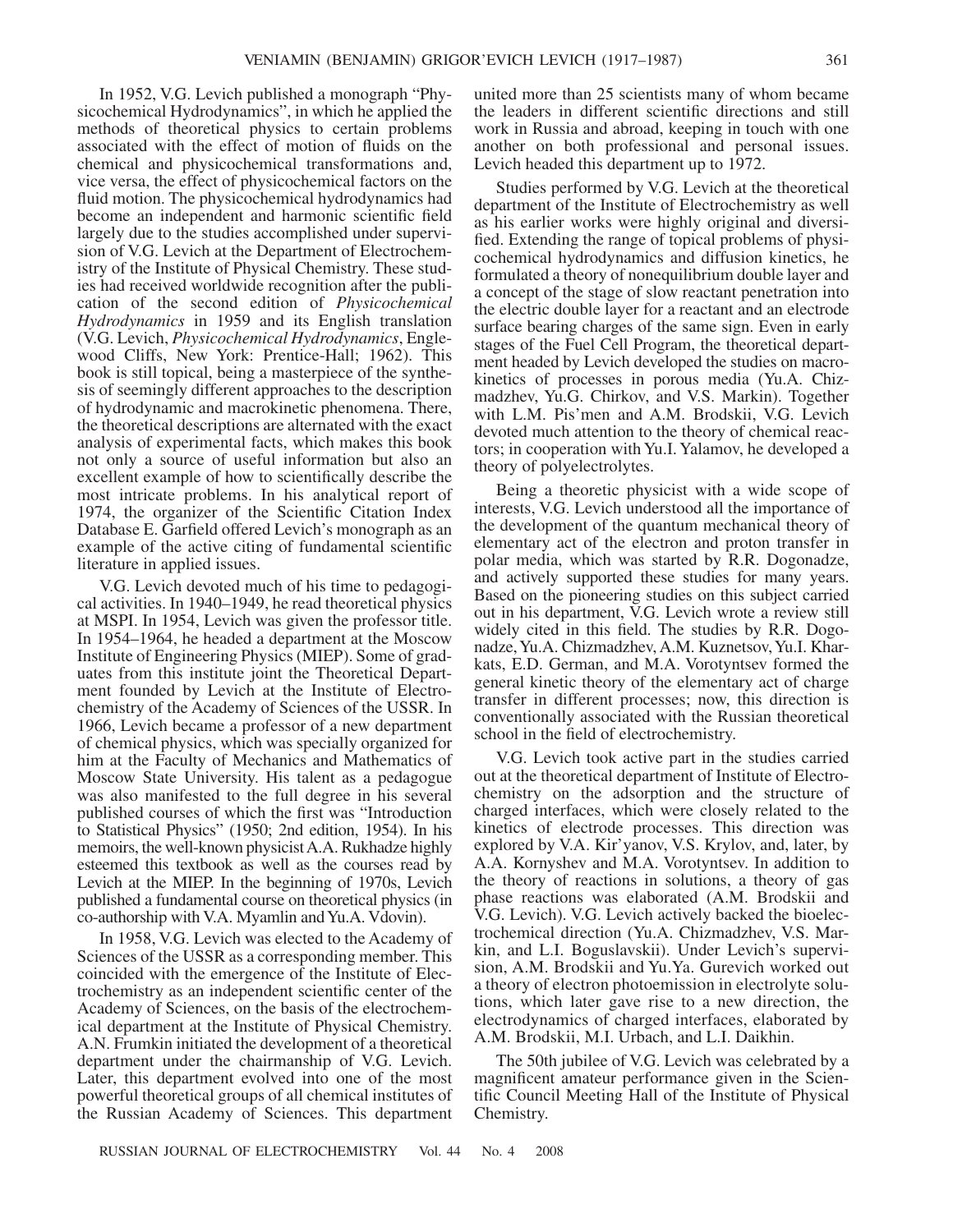The life of V.G. Levich abruptly changed in 1972 when he voiced his decision to emigrate for Israel and applied to the corresponding office for permission. His official status was no longer the same and nor was the attitude of some colleagues to him. According to the official practice of that time, the procedure of obtaining permission to leave the USSR extremely complicated the further scientific work of the applicant. The permission was given only six years later, and V.G. Levich together with his wife Tat'yana Solomonovna followed their sons Aleksandr and Evgenii to Israel. At the Tel-Aviv University, Levich took a position of the head of a department that had waited for him for several years. In Israel, he received invitations for professorship from several universities of Great Britain, the USA, and many other countries. In March 1979, he took the position of the Albert Einstein Professor of Science at the City College of New York. It was there that he founded the Institute of Applied Chemical Physics. The studies of this institute (see http: www.geocities.com/bioelectrochemistry/levich.htm) carried out under supervision of V.G. Levich were focused on problems of fluid mechanics, heat and mass transfer, and chemical reactions and likewise on the turbulence theory.

V.G. Levich was decorated with many awards including the Palladium Medal of the Electrochemical Society (1973), which was handed to him only in 1980 at Bell Labs. He was elected foreign member of the Norwegian Academy of Sciences (1977) and the US National Academy of Engineering (1982). To his last days, V.G. Levich was the Editor-in-Chief of the journal *Physicochemical Hydrodynamics* he founded.

Veniamin Grigor'evich Levich died on January 19, 1987 in Englewood, New Jersey, USA.

After his death, the institute he founded received the name *Benjamine Levich Institute for Physico-Chemical Hydrodynamics*.

When compiling the list of publications by Veniamin Grigor'evich, we were perplexed. In library files, monographs, and reviews, the absurd "ban to mention Levich" practiced in the USSR was still to be felt, which had a negative effect on the completeness of information on his studies offered by different international databases. For example, a list published in 1977 to his 60th birthday in a special issue of the *Journal of Electroanalytical Chemistry* (vol. 82, no. 1–2) was also far from complete, particularly, it lacked the famous study carried out in cooperation with L.D. Landau. The mentioned issue published 30 years ago is still striking due to the brilliant names of its authors. Many leading foreign scientists expressed their deep respect for V.G. Levich who indeed needed their support in 1977.

The supplemented list of publications presented below is also probably incomplete but nonetheless impressive.

*A. M. Kuznetsov, O. A. Petrii, and G. A. Tsirlina*

## LIST OF PUBLICATIONS BY V.G. LEVICH (PRESUMABLY INCOMPLETE)

## *Books*

- 1. Levich, V.G., *K teorii poverkhnostnykh yavlenii* (On the Theory of Surface Phenomena), Moscow: Sovetskaya Nauka, 1941.
- 2. Levich, V.G., *Vvedenie v statistichekuyu fiziku* (Introduction to Statistical Physics), 1950; 2nd Edition revised by Levich, V.G., 1954.
- 3. Levich, V.G. *Fiziko-khimicheskaya gidrodinamika* (Physicochemical Hydrodynamics), Moscow: AN SSSR, 1952; 2nd Edition, Moscow: Gos. Izd. Fiz.-Mat. Lit., 1959; English Editions: Levich V.G., Physicochemical Hydrodynamics" Englewood, New York: Prentice-Hall, Scripta Technica, Inc., 1962; Levich, B.G., *Physicochemical Hydrodynamics*, London: Adv. Publications Ltd., 1977.
- 4. Levich, V.G., *Kurs teoreticheskoi fiziki* (Course of Theoretical Physics)*,* vol. 1, Moscow: Nauka, 1969; Levich*,* V.G., Vdovin, Yu.A., and Myamlin, V.A., *Kurs teoreticheskoi fiziki* (Course of Theoretical Physics), vol. 2, Moscow: Nauka, 1971; English Edition in Four Volumes: Levich B.G., *Theoretical Physics, Vol. 1: Theory of the Electromagnetic Field*, (1970); Levich, B.G., *Theoretical Physics, Vol.2: Statistical Physics Electromagnetic Processes in Matter* (1971) Levich B.G., Myamlin V.A., and Vdovin Yu.A. *Theoretical physics, Vol. 3: Quantum mechanics*, (1973); Levich B.G., *Theoretical physics*, Vol. 4: Quantum Statistics and Physical Kinetics (1973), Amsterdam: North-Holland, 1973.

## *Publications in Journals*

- 1. Levich, V.G., Latest Studies in the Field of Cosmic Rays, *Usp. Fiz. Nauk*, 1937, vol 18, pp. 507–526.
- 2. Levich V., Damping of Waves by Surface-Active Substances. I, *Acta Physicochim. URSS*, 1941, vol. 14, pp. 307–320.
- 3. Levich V., Damping of Waves by Surface-Active Substances. II, *Acta Physicochim. URSS*, 1941. vol. 14, pp. 321–328.
- 4. Levich, V.G., and Frumkin, A.N., Ohmic Resistance of Local Cells at the Metal Dissolution in Acids, *Zh. Fiz. Khim.*, 1941, vol. 15, pp. 748–759.
- 5. Landau L.D. and Levich B.G., Dragging of a Liquid by a Moving Plate, *Acta Physicochim. URSS*, 1942, vol. 17, pp. 42–54.
- 6. Levich B., The Theory of Concentration Polarization, *Acta Physicochim. URSS*, 1942, vol. 17, pp. 257–307.
- 7. Levich B. and Frumkin A., Ohmic Resistance of Local Voltaic Cells of the Solution of Metals in Acids, *Acta Physicochim. URSS*, 1943, vol. 18, pp. 325–340.
- 8. Levich V.G. Theory of Concentration Polarization. II: Steady-State Regime, *Acta Physicochim. URSS*, 1944, vol. 19, pp. 117–132.
- 9. Levich B., Theory of Concentration Polarization. III: The Transition Regime, *Acta Physicochim. URSS*, 1944. vol. 19, pp. 133–138.
- 10. Levich, V.G., Theory of Concentration Polarization, *Zh. Fiz. Khim.*, 1944, vol. 18, pp. 335–355.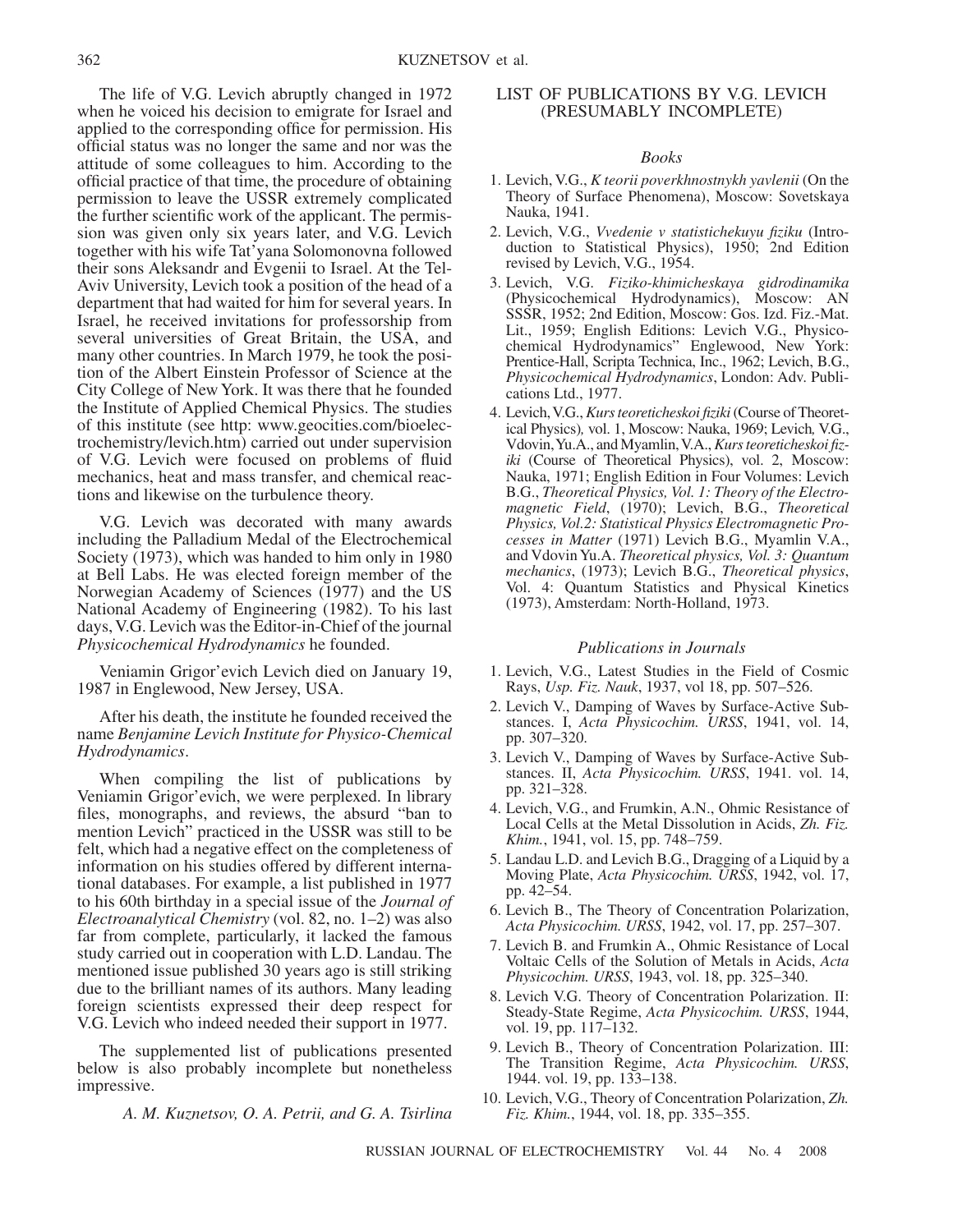- 11. Frumkin A. N. and Levich, V.G., The Motion of Solid and Liquid Metal Particles in Electrolyte Solutions. I: The Motion in Electric Field, *Zh. Fiz. Khim.*, 1945, vol. 19, pp. 573–600.
- 12. Frumkin, A. and Levich, B., The Motion of Solid and Liquid Metallic Bodies in Solutions of Electrolytes. II; *Acta Physicochim. URSS*, 1946, vol. 21, pp. 193–212.
- 13. Temkin, M. and Levich, V., Adsorption Equilibrium on Heterogeneous Surfaces, *Zh. Fiz. Khim.*, 1946, vol. 20, pp. 1441–1457.
- 14. Frumkin, A.N. and Levich, V.G., The Effect of Surface Active Substances on the Motion at Liquid Interfaces, *Zh. Fiz. Khim.*, 1947, vol. 21, pp. 1183–1204.
- 15. Frumkin, A.N. and Levich, V.G., Motion of Solid and Liquid Metal Particles in Solutions of Electrolytes, *Zh. Fiz. Khim.*, 1947, vol. 21, pp. 399–412.
- 16. Frumkin, A.N. and Levich, V.G., Motion of Solid and Liquid Metal Particles in an Electric Field. II. Currents of Falling Drops, *Zh. Fiz. Khim.*, 1947, vol. 21, pp. 953−966.
- 17. Levich, V.G., Motion of Solid and Liquid Metal Particles in Electrolyte Solutions. III. The General Theory, *Zh. Fiz. Khim.*, 1947, vol. 21, pp. 689–701.
- 18. Frumkin, A.N and Levich, V.G., Motion of Solid and Liquid Metal Particles in Aqueous Electrolytes. IV. Maxima in the Current vs. Voltage Curves of a Dropping Electrode, *Zh. Fiz. Khim.*, 1947, vol. 21, pp. 1335– 1349.
- 19. Levich, B., The Theory of Concentration Polarization (with discussion), *Discuss. Faraday Soc.*, 1947, no. 1, pp. 37–50.
- 20. Levich, V.G., Theory of Diffusion Kinetics of Heterogeneous Chemical Processes. I. Reactions at the Solid– Liquid Interface, *Zh. Fiz. Khim.*, 1948, vol. 22, pp. 575– 585.
- 21. Levich, V.G., Theory of Diffusion Kinetics of Heterogeneous Chemical Processes. II. Reactions Taking Place at the Solid–Liquid Interface in Turbulent Flow, *Zh. Fiz. Khim.*, 1948, vol. 22, pp. 711–720.
- 22. Levich, V.G. Theory of Diffusion Kinetics of Heterogeneous Chemical Processes. III. Reactions Taking Place at the Solid–Liquid–Gas Interface, *Zh. Fiz. Khim.*, 1948, vol. 22, pp. 721–729.
- 23. Levich, V.G., Motion of Bubbles at High Reynolds Numbers, *Zh. Eksp. Teor. Fiz.*, 1949, vol. 19, no. 1, pp. 18–24.
- 24. Levich, V.G., Theory of Nonequilibrium Double Layer, *Dokl. Akad. Nauk SSSR*, 1949, vol. 67, pp. 309–312.
- 25. Levich, V.G. and Meiman, N.N., Theory of Slow Heterogeneous Reactions in a Moving Liquid, *Dokl. Akad. Nauk SSSR*, 1951, vol. 79, pp. 97–100.
- 26. Levich, V.G., Diffusion Kinetics of Electrochemical Processes, *Trudy Soveshchaniya po Elektrokhimii* (Proceedings of Meeting on Electrochemistry) Moscow: Akad. Nauk SSSR, 1953, pp. 193–201.
- 27. Levich, V.G., The Theory of Coagulation of Colloids in Turbulent Liquid Stream, *Dokl. Akad. Nauk SSSR*, 1954, vol. 99, pp. 809-812.
- 28. Levich, V. G., The Theory of Coagulation and Precipitation of Aerosol Particles in a Turbulent Gas Stream.

The Coefficient of Collection of Aerosol Particles, *Dokl. Akad. Nauk SSSR*, 1954, vol. 99, pp. 1041-1044.

- 29. Deryagin, B.V. and Levich, V.G., The Theory of Repulsive Forces in Electrolyte Films Between Unequally Charged Surfaces, *Dokl. Akad. Nauk SSSR*, 1954, vol. 98, pp. 985−988.
- 30. Levich, V.G., The Stabilization of Suspensions, Emulsions, and Colloids, *Dokl. Akad. Nauk SSSR*, 1955, vol. 103, pp. 453–456.
- 31. Levich, V.G., Theory of Concentration Polarization in a Nonstationary System, *Zh. Fiz. Khim.*, 1955, vol. 29, pp. 734–743.
- 32. Levich, V.G., Stability of the Flame Front during the Slow Burning of Liquids, *Dokl. Akad. Nauk SSSR*, 1956, vol. 109, no. 5, pp. 975–978.
- 33. Levich, V.G. and Myamlin, V.A., The Motion of Mercury Drops in Gravitational and Magnetic Fields, *Zh. Fiz. Khim.*, 1957, vol. 31, pp. 2453–2457.
- 34. Koutecky, J. and Levich, V.G., An Application of a Rotating Disk Electrode to the Studies of Kinetic and Catalytic Processes in Electrochemistry, *Dokl. Akad. Nauk SSSR*, 1957, vol. 117, pp. 441–444.
- 35. Koutecky, J. and Levich, V.G., The Use of a Rotating Disk Electrode in the Studies of Electrochemical Kinetics and Electrolytic Processes, *Zh. Fiz. Khim.*, 1958, vol. 32, pp. 1565–1575.
- 36. Kir'yanov, V.A. and Levich, V.G., Theory of the Electric Double Layer at the Metal–Electrolyte Interface, *Nekot. Vopr. Inzh. Fiz.*, 1958, no. 3, pp. 5–27.
- 37. Ivanov, Yu.B. and Levich, V.G., Convective Diffusion in the Critical Range of Binary Liquid Systems, *Zh. Fiz. Khim.*, 1958, vol. 32, pp. 592–597.
- 38. Frumkin, A., Nekrasov, L., Levich, B, and Ivanov, Yu., The Use of a Rotating Ring-Disk Electrode for Studying Intermediate Products of Electrochemical Reactions, *J. Electroanal. Chem.,* 1959, vol. 1, pp. 84–90.
- 39. Ivanov, Yu.B. and Levich, V.G., Study of Unstable Intermediate Products of Electrode Reactions with a Rotating Disk Electrode, *Dokl. Akad. Nauk SSSR*, 1959, vol. 126, pp. 1029–1032.
- 40. Vdovin Yu.A., Levich, V.G., and Myamlin, V.A. Current vs. Voltage Characteristics of the Electrolyte–n-Semiconductor Junction, *Dokl. Akad. Nauk SSSR,* 1959, vol. 124, pp. 350–353.
- 41. Levich, V.G., Diffusion Kinetics of Electrochemical Reactions, *Trudy Chetvertogo Soveshchaniya po Elektrokhimii* (Materials of the 4th Meeting on Electrochemistry), Moscow; AN SSSR, 1959, pp. 649–660.
- 42. Vdovin, Yu.A., Levich, V.G., and Myamlin, V.A., Anodic Dissolution of Germanium, *Dokl. Akad. Nauk SSSR*, 1959, vol. 126, pp. 1296–1299.
- 43. Levich, V.G., Theory of the Nonequilibrium Double Layer, *Dokl. Akad. Nauk SSSR*, 1959, vol. 124, pp. 869– 872.
- 44. Levich, V.G. and Dogonadze, R.R., Theory of Nonradiation Electron Transitions from Ion to Ion in Solutions, *Dokl. Akad. Nauk SSSR*, 1959, vol. 124, pp. 123–126.
- 45. Dogonadze, R.R., Levich, V.G., and Chizmadzhev, Yu.A., Theory of Electrochemical Protection. I. Processes Controlled by the Electrochemical Reaction Rate, *Zh. Fiz. Khim.*, 1959, vol. 33, pp. 1111–1118.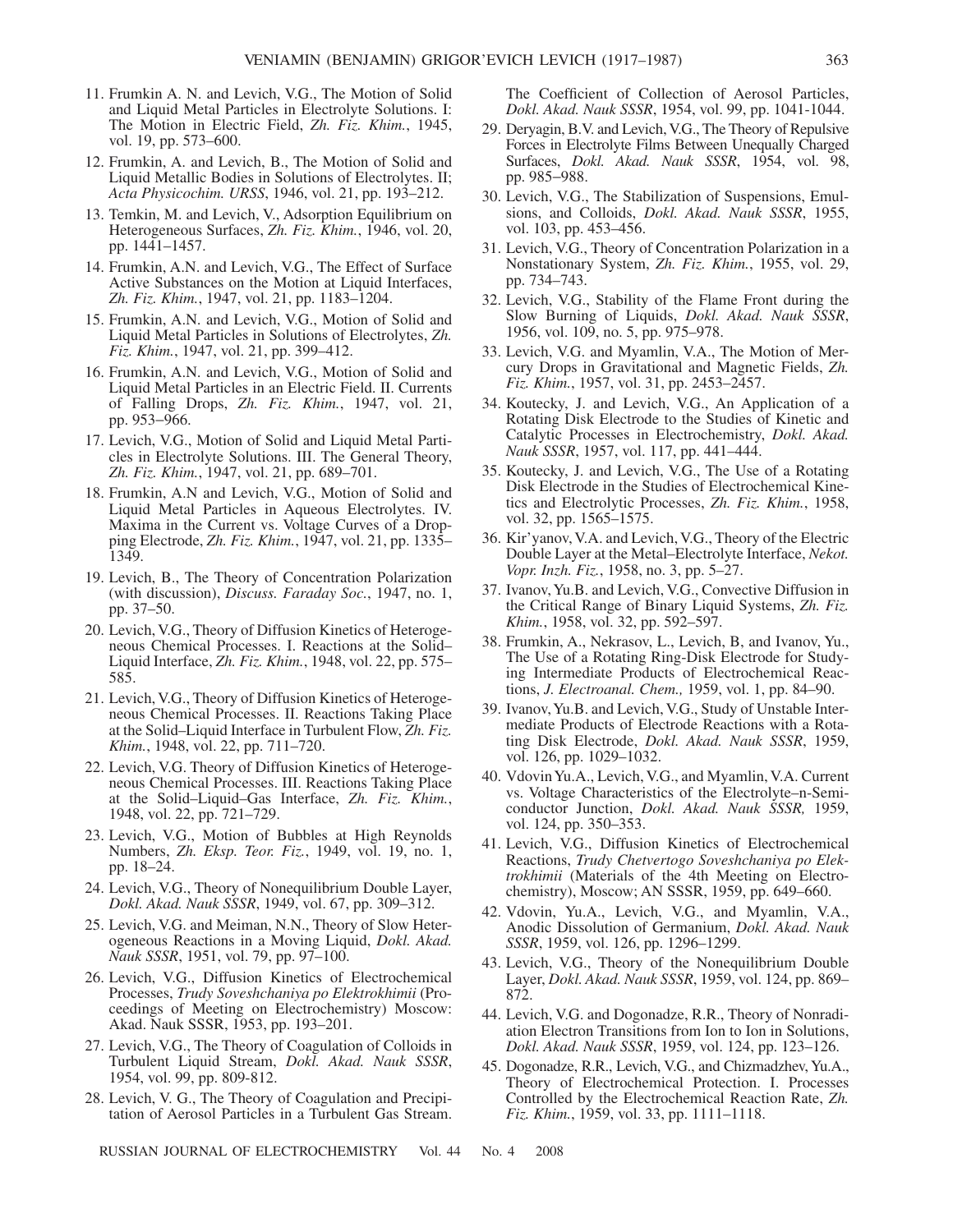- 46. Dogonadze, R.R., Levich, V.G., and Chizmadzhev, Yu.A., Theory of Electrochemical Protection. II. Reactions with Diffusion Control, *Zh. Fiz. Khim.*, 1960, vol. 34, pp. 2320–2327.
- 47. Levich, V.G. and Dogonadze, R.R., The Adiabatic Theory of Electron [Transfer] Processes in Solutions, *Dokl. Akad. Nauk SSSR*, 1960, vol. 133, pp. 158–161.
- 48. Levich, V.G., Kir'yanov, V.A., and Krylov, V.S., Effects of the Discrete Nature of the Charge and the Double Layer Properties at the Metal–Solution Interface (Allowance for the Discrete Structure of the Charge Carried by Specifically Adsorbed Ionic Layers), *Dokl. Akad. Nauk SSSR*, 1960, vol. 135, pp. 1425–1428.
- 49. Levich, V.G. and Chizmadzhev, Yu.A., Convective Instability in an Electrochemical System, *Dokl. Akad. Nauk SSSR*, 1960, vol. 134, pp. 380–383.
- 50. Levich, V.G., Khaikin, B.I., and Kir'yanov, V.A., Faradaic Impedance for Reversible Electrode Processes Involving Catalytic Evolution of Hydrogen, *Dokl. Akad. Nauk SSSR*, 1961, vol. 139, pp. 925–928.
- 51. Levich, V.G. and Krylov, V.S., Theory of Electric Double Layer in Concentrated Solutions, *Dokl. Akad. Nauk SSSR*, 1961, vol. 141, pp. 1403–1405.
- 52. Levich, V.G. and Dogonadze, R.R., Adiabatic Theory of the Electron [Transfer] Processes in Solutions, *Collect. Czech. Chem. Commun.*, 1961, vol. 26, pp. 193–214.
- 53. Levich, V.G. and Krylov, V.S., The Adsorption Isotherm in Terms of a Model of the Discrete Electrical Double Layer, *Dokl. Akad. Nauk SSSR*, 1962, vol. 142, pp. 123– 126.
- 54. Levich, V.G. and Gurevich, Yu.Ya., Effect of a Magnetic Field on [the propagation] of Surface Waves in a Conducting Liquid, *Dokl. Akad. Nauk SSSR*, 1962, vol. 143, pp. 64–67.
- 55. Levich, V.G. and Yalamov, Yu.I., Theory of Polyelectrolyte Solutions, *Zh. Fiz. Khim.*, 1962, vol. 36, pp. 1096– 1102.
- 56. Levich, V.G. and Yalamov, Yu.I., Certain Problems in the Theory of Weakly Ionized Polyelectrolytes, *Dokl. Akad. Nauk SSSR*, 1962, vol. 142, pp. 851–854.
- 57. Levich, V.G. and Yalamov, Yu.I., Potential Distribution at the Surface of a Strongly Ionized Polymer Macromolecule in an Electrolyte Solution, *Dokl. Akad. Nauk SSSR*, 1962, vol. 142, pp. 399–402.
- 58. Levich, V.G. and Kuznetsov, A.M., Motion of Drops in Liquids, Caused by Surface-Active Substances, *Dokl. Akad. Nauk SSSR*, 1962, vol. 146, pp. 145–147.
- 59. Levich, V.G. and Kir'yanov, V.A., Statistical Theory of Solutions of Strong Electrolytes, *Zh. Fiz. Khim.*, 1962, vol. 36, pp. 1646–1654.
- 60. Levich, V.G. and Golovin A.M., Theory of Heavy Rain, *Dokl. Akad. Nauk SSSR,* 1962, vol. 147, pp. 829–832.
- 61. Levich, V.G., Khaikin, B.I., and Mairanovskii, S.G., Influence of the Double Layer on the Polarographic Waves of Catalytic Hydrogen Evolution, *Dokl. Akad. Nauk SSSR*, 1962, vol. 145, pp. 605–608.
- 62. Levich, V.G. and Grafov B.M., Alternating Current in a Binary Electrolyte, *Dokl. Akad. Nauk SSSR*, 1962, vol. 146, pp. 398–401.
- 63. Levich, V.G. and Grafov, B.M., Effect of the Irreversibility of a Reaction on the Faraday Impedance in a

Binary Electrolyte, *Dokl. Akad. Nauk SSSR*, 1962, vol. 146, pp. 644–645.

- 64. Levich V.G. and Grafov, B.M., The Rectification Effect on an Ideally Polarizable Electrode, *Dokl. Akad. Nauk SSSR*, 1962, vol. 146, pp. 1372–1373.
- 65. Levich, V.G. and Grafov, B.M., Faraday Rectification in a Solution of a Binary Electrolyte, *Dokl. Akad. Nauk SSSR*, 1962, vol. 147, pp. 1402–1405.
- 66. Levich, V.G. and Khaikin, B.I., Irreversible Polarographic Waves of Catalytic Hydrogen Evolution, *Dokl. Akad. Nauk SSSR*, 1962, vol. 147, pp. 146–149.
- 67. Krylov, V.S. and Levich, V.G., Theory of a Double Layer in Concentrated Solutions, *Zh. Fiz. Khim.*, 1963, vol. 37, pp. 106–114.
- 68. Levich, V.G., Markin, V.S., and Chirkov, Yu.G., Electric Conductivity and Electron Spin Resonance Signal in Polymers with Conjugated Double Bonds, *Dokl. Akad. Nauk SSSR*, 1963, vol. 149, pp. 894–896.
- 69. Krylov, V.S. and Levich, V.G., Double Layer in Concentrated Solutions. II. Metal–Solution Interface, *Zh. Fiz. Khim.*, 1963, vol. 37, pp. 2273–2277.
- 70. Levich, V.G., Khaikin, B.I., and Grafov, B.M., Faraday Heterodyning, *Dokl. Akad. Nauk SSSR*, 1963, vol. 153, pp. 1374–1377.
- 71. Levich, V.G., Grabovskii, Z.Ch., and Filinovskii, V.Yu., Kinetic and Catalytic Currents on a Hanging Drop Electrode, *Dokl. Akad. Nauk SSSR*, 1963, vol. 151, pp. 1379– 1382.
- 72. Levich, V.G. and Filinovskii, V.Yu., Use of the Hanging-Drop Electrode for the Study of Unstable Products of Electrode Reactions, *Bull. Acad. Polon. Sci., Ser. Sci. Chim.*, 1963, vol. 11, pp. 705–710.
- 73. Levich, V.G., Chizmadzhev, Yu.A., and Chirkov, Yu.G., Polarization Curves for Electrodes Partially Immersed in an Electrolyte Solution, *Dokl. Akad. Nauk SSSR*, 1964, vol. 157, pp. 404–407.
- 74. Levich, V.G, Grafov, B.M., and Khaikin, B.I., Second Harmonic Phase of a Variable Potential and the Transfer Coefficient of a Rapid Electrochemical Reaction, *Dokl. Akad. Nauk SSSR*, 1964, vol. 154, pp. 200–202.
- 75. Levich, V.G., Kir'yanov, V.A., and Krylov, V.S., Properties of the Double Layer and the Character of the Electrostatic Adsorption of Ions, *Dokl. Akad. Nauk SSSR*, 1964, vol. 155, pp. 662–665.
- 76. Kir'yanov, V.A. and Levich, V.G., Statistical Theory of Nonequilibrium Processes at the Metal–Solution Interface. Statistical Theory of Nonequilibrium Double Layer, *Dokl. Akad. Nauk SSSR*, 1964, vol. 159, pp. 170–173.
- 77. Krylov, V.S. and Levich, V.G., The Effect of Discreteness of Adsorbed Charge on the Interphase Tension, *Dokl. Akad. Nauk SSSR,* 1964, vol. 159, pp. 409–412.
- 78. Levich, V.G., Theory of Macroscopic Kinetics of Heterogeneous and Homogeneous-Heterogeneous Systems, *Usp. Khim.*, 1965, vol. 34, pp. 1846–1865.
- 79. Levich, V.G., Khaikin, B.I., and Belokolos, E.D., Establishment of the Adsorption Equilibrium on Flat and Dropping Electrodes and the Irreversible Electrochemical Conversion of Adsorbed Substances, *Elektrokhimiya*, 1965, vol. 1, pp. 1273–1279.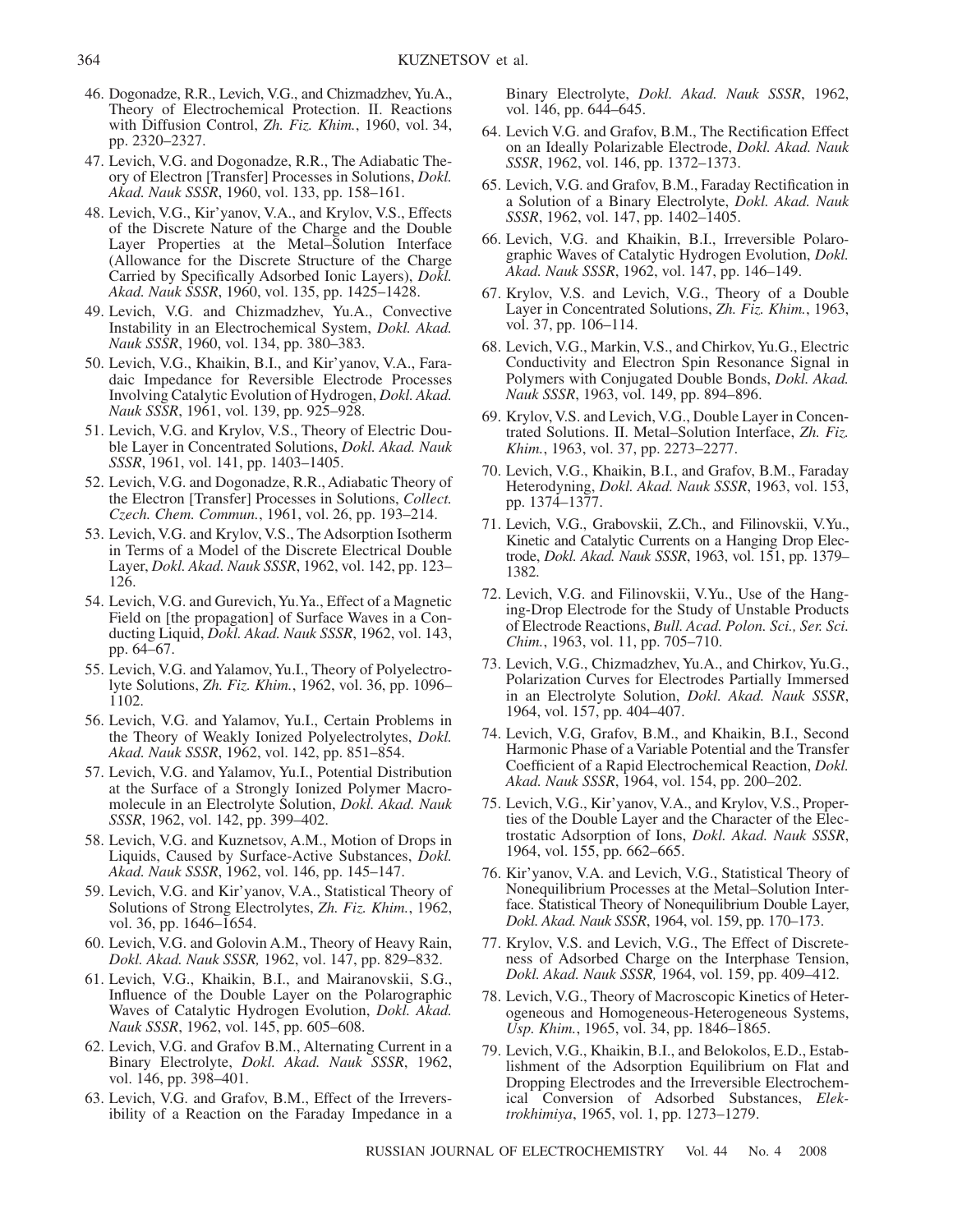- 80. Vorotilin, V.P., Krylov, V.S., and Levich, V.G., On the Theory of Extraction from a Falling Droplet, *Zh. Prikl. Mat. Mekh.*, 1965, vol. 29, pp. 386–394.
- 81. Levich, V.G., Krylov, V.S., and Vorotilin, V.P., Theory of Unsteady Diffusion from a Moving Drop, *Dokl. Akad. Nauk SSSR*, 1965, vol. 160, pp. 1358–1360.
- 82. Levich, V.G., Krylov, V.S., and Vorotilin, V.P., Theory of Extraction from a Falling Drop, *Dokl. Akad. Nauk SSSR*, 1965, vol. 161, pp. 648–651.
- 83. Levich, V.G. and Brodskii, A.M., General Theory of Homogeneous-Heterogeneous Processes in Moving Media, *Dokl. Akad. Nauk SSSR*, 1965, vol. 165, pp. 607–610.
- 84. Pis'men, L.M. and Levich, V.G., Limit of a Chain-Thermal Explosion, *Dokl. Akad. Nauk SSSR*, 1965, vol. 165, pp. 144–146.
- 85. Levich, V.G. and Dogonadze, R.R., State of the Art in the Theory of Electron Transitions in Solutions, in *Osnovnye voprosy sovremennoi teoreticheskoi elektrokhimii* (Main Problems of the Modern Theoretical Electrochemistry), Moscow: Mir, 1965, pp. 21–29.
- 86. Levich, V.G., Elementary Processes in Macrokinetics, *Pure Appl. Chem.*, 1965, vol. 10, pp. 643–657.
- 87. Levich, V.G. and Brodskii, A.M., Theory of Homogeneous-Heterogeneous Radical Reactions in a Turbulent Flow, *Dokl. Akad. Nauk SSSR*, 1965, vol. 165, pp. 1115– 1118.
- 88. Levich, V.G., Markin, V.S., and Chirkov, Yu.G., Thermal Diffusion in Liquids at the Surface of a Rotating Disk, *Elektrokhimiya*, 1965, vol. 1, pp. 1416–1421.
- 89. Levich, V.G., On a sensational effect, *Usp. Fiz. Nauk*, 1966, vol. 88, pp. 787–788.
- 90. Levich, V. G., Present State of the Theory of Oxidation-Reduction in Solution (Bulk and Electrode Reactions), in *Advances in Electrochemistry and Electrochemical Engineering*, Delahay, P.N., Ed., New York: Interscience, 1966, vol. 4, pp. 249–371
- 91. Levich, V.G. and Myasnikov, V.P., Kinetic Theory of the Fluidized State, *Khim. Prom-st.*, 1966, vol. 42, pp. 404- 408.
- 92. Levich, V.G., Kharkats, Yu.I., and Chizmadzhev, Yu.A., Work of a Porous Catalyst Grain in a Fractional-Order Reaction under Non-isothermal Conditions, *Dokl. Akad. Nauk SSSR*, 1966, vol. 167, pp. 147–150.
- 93. Levich, V.G., Markin, V.S., and Chizmadzhev, Yu.A., Hydrodynamic Mixing in a Model of a Porous Medium with Stagnant Zones, *Dokl. Akad. Nauk SSSR*, 1966, vol. 166, pp. 1401–1404.
- 94. Brodskii, A.M. and Levich, V.G., The Rate of Formation of Surface Deposits in an Elongated Chemical Reactor, *Dokl. Akad. Nauk SSSR*, 1966, vol. 166, pp. 151–154.
- 95. Levich, V.G., Markin, V.S., and Chizmadzhev, Yu.A., Longitudinal Hydrodynamic Mixing in Porous Media with Stagnant Zones Investigated with the Aid of Harmonic Signals, *Dokl. Akad. Nauk SSSR*, 1966, vol. 168, pp. 1364–1366.
- 96. Levich, V.G., Pis'men, L.M., and Kuchanov, S.I., Hydrodynamic Mixing in a Granular Layer: Physical Model of Stagnant Zones, *Dokl. Akad. Nauk SSSR*, 1966, vol. 168, pp. 392–395.
- 97. Golovin, A.M., Levich, V.G., and Tolmachev, V.V., Hydrodynamics of a System of Bubbles in a Low-Viscosity Liquid, *Zh. Prikl. Mekh. Tekh. Fiz.,* 1966, no. 2, pp. 63–71.
- 98. Levich, V.G., Kharkats, Yu.I., and Pis'men, L.M., Influence of External Diffusion Inhibition on the Process in a Porous Catalyst, *Dokl. Akad. Nauk SSSR*, 1966, vol. 171, pp. 406–409.
- 99. Levich, V.G., Modern State of the Theory of Oxidation-Reduction Processes in Solutions (Volume and Electrode Reactions), *Itogi Nauki Tekh., Ser. Elektrokhimiya*, Moscow: VINITI, 1967, pp. 5–116.
- 100. Levich, V.G., Theory of Macroscopic Kinetics of Heterogeneous and Homogeneous-Heterogeneous Processes, *Ann. Rev. Phys. Chem.*, 1967, vol. 18, pp. 153–176.
- 101. Levich, V.G. and Kuchanov, S.I., Motion of Solid Particles Suspended in a Turbulent Flow, *Dokl. Akad. Nauk SSSR*, 1967, vol. 174, pp. 763–766.
- 102. Pis'men, L.M., Kuchanov, S.I., and Levich, V.G., Transverse Diffusion in a Granular Layer, *Dokl. Akad. Nauk SSSR*, 1967, vol. 174, pp. 650–653.
- 103. Kuchanov, S.I. and Levich, V.G., Energy Dissipation in a Turbulent Gas Containing Suspended Solid Particles, *Dokl. Akad. Nauk SSSR*, 1967, vol. 174, pp. 1033–1036.
- 104. Levich, V.G., Brodskii, A.M., and Pis'men, L.M., Theory of Branching Homogeneous-Heterogeneous Chain Reactions in a Flow, *Dokl. Akad. Nauk SSSR*, 1967, vol. 176, pp. 371–373.
- 105. Brodskii, A.M. and Levich, V.G., Chemical Reactor Theory for Homogeneous-Heterogeneous Processes in Continuous Flow Reactors, *Teor. Osn. Khim. Tekhnol.*, 1967, vol. 1, pp. 147–157.
- 106. Gurevich, Yu.Ya., Brodskii, A.M., and Levich, V.G., Fundamental Principles of the Electrode Photoeffect Theory, *Elektrokhimiya*, 1967, vol. 3, pp. 1302–1310.
- 107. Levich, V.G. and Myasnikov, V.P., Kinetic Model of a Fluidized Layer, *Zh. Prikl. Mat. Mekh.*, 1967, vol. 30, pp. 558–567.
- 108. Dogonadze, R.R., Kuznetsov, A.M., and Levich, V.G., Quantum Theory of Hydrogen Overvoltage, *Elektrokhimiya*, 1967, vol. 3, pp. 739–742.
- 109. Levich, V.G., Pis'men, L.M., and German, E.D., Packed-Bed Reactor Calculations Based on the Cell Model, *Teor. Osn. Khim. Tekhnol.*, 1967, vol. 1, pp. 366–373.
- 110. Levich, V.G., Markin, V.S., and Chismadzhev, Yu.A., On Hydrodynamic Mixing in a Model of a Porous Medium with Stagnant Zones, *Chem. Eng. Sci.,* 1967, vol. 22, pp. 1357–1367.
- 111. Krylov, V.S., Boyadzhiev, Kh., and Levich, V.G., Theory of Convective Diffusion in Thin Liquid Films, *Dokl. Akad. Nauk SSSR*, 1967, vol. 175, pp. 156–159.
- 112. Boyadzhiev, Kh., Levich, V.G., and Krylov, V.S., Effect of Surface-Active Agents on the Mass Transfer in Laminar Liquid Films. I. Improvement of Eddy Diffusion Theory, *Izv. Inst. Obsh. Neorg. Khim., Bulg. Akad. Nauk.*, 1967, vol. 5, pp. 57–63.
- 113. Levich, V.G. and Pis'men, L.M., Modeling of Chemical Reactors, *Doklady 5-i Mezhdunarodnoi konferentsii po fiz. mat. modelirovaniyu* (Reports of 5th International Conference on Physical and Mathematical Modeling), Rozen, A.M., Ed., Moscow: MEI, 1968, pp. 35–48.

RUSSIAN JOURNAL OF ELECTROCHEMISTRY Vol. 44 No. 4 2008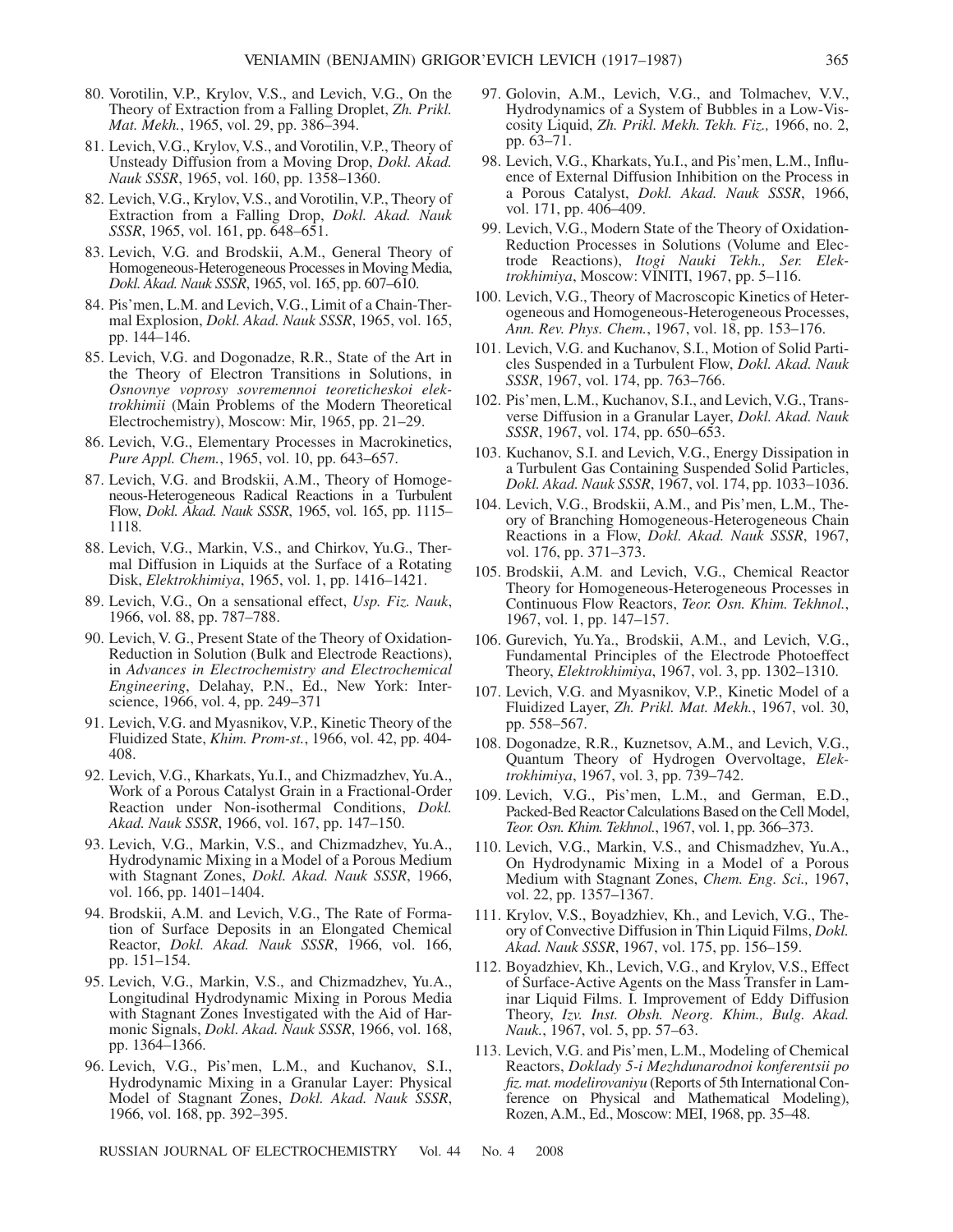- 114. Levich, V.G. and Pis'men, L.M., Steady State Operations of Reactors with Granular Catalyst Layers, *Dokl. Akad. Nauk SSSR,* 1968, vol. 176, pp. 150–153.
- 115. Levich, V.G., Wave Theory of the Kinetics of Chemical Reactions, *Vestn. Akad. Nauk SSSR*, 1968, vol. 38, pp. 18–24.
- 116. Levich, V.G., Dogonadze, R.R., and Kuznetsov, A.M., The Theory of Electrode Reactions, *Dokl. Akad. Nauk SSSR*, 1968, vol. 179, pp. 137–140.
- 117. Grafov, B.M. and Levich, V.G. The Fluctuation-Dissipation Theorem in the Stationary State, *Zh. Eksp. Teor. Fiz.*, 1968, vol. 54, pp. 951–958.
- 118. Vorotilin, V.P., Krylov, V.S., and Levich, V.G., A Numerical Method of Computing the Turbulent Boundary Layer in a Gas Flowing Past a Laminar Liquid Film, *Dokl. Akad. Nauk SSSR*, 1968, vol. 183, pp. 154–157.
- 119. Dogonadze, R.R., Kuznetsov, A.M., and Levich, V.G., Theory of Hydrogen-Ion Discharge on Metals: Case of High Overvoltages, *Electrochim. Acta*,, 1968, vol. 13, pp. 1025–1044.
- 120. Brodskii, A.M., Gurevich, Yu.Ya., and Levich, V.G., Homoheterogeneous Unbranched Radical Reactions, *Dokl. Akad. Nauk SSSR*, 1968, vol. 183, pp. 1143–1146.
- 121. Brodskii, A.M., Levich, V.G., and Tolmachev, V.V., Minimum Momentum Transfer Principle for Elementary Chemical Reactions and the Polanyi Rule, *Dokl. Akad. Nauk SSSR*, 1968, vol. 183, pp. 852–855.
- 122. Levich, V.G. and Krylov, V.S., Surface Tension Driven Phenomena, *Ann. Rev. Fluid Mechanics,* vol. 1, Sears, W.R., Ed., Palo Alto: Ann. Rev. Inc., 1969, pp. 293–316.
- 123. Krylov, V.S., Vorotilin, V.P., and Levich, V.G., Theory of Wave Motion of Thin Liquid Films, *Teor. Osn. Khim. Tekhnol.*, 1969, vol. 3, pp. 499–507.
- 124. Davidovich, B.M., Levich, V.G., and Tolmachev, V.V., Computation of Energy Shifts for Degenerate Levels of Multielectron Atoms, *Dokl. Akad. Nauk SSSR,* 1969, vol. 186, pp. 124–127.
- 125. Brodskii, A.M., Levich, V.G., and Tolmachev, V.V., Scattering Amplitudes for Rearrangement Processes at Low Energies, *Dokl. Akad. Nauk SSSR*, 1968, vol. 182, pp. 1036–1039.
- 126. Brodskii, A.M. and Levich, V.G., Experimentally Checked Results of the Principle of Minimum Transferable Pulses for Substitution Reactions, *Dokl. Akad. Nauk SSSR*, 1969, vol. 186, pp. 1344–1347.
- 127. Dogonadze, R.R., Kuznetsov, A.M., and Levich, V.G., Quantum-Mechanical Models of a Polar Liquid, *Dokl. Akad. Nauk SSSR*, 1969, vol. 188, pp. 383–386.
- 128. Levich, V.G., Markin, V.S, and Chizmadzhev, Yu.A., Electrochemical Mechanisms of Generation and Transmission of Nerve Impulses, *Vestn. Akad. Nauk SSSR*, 1969, vol. 39, pp. 60–67.
- 129. Klimenkov, E.Ya., Grafov, B.M., Levich, V.G., and Strizhevskii, I.V., Limiting Current of an Electrode Occupying the Inner Surface of a Channel, *Elektrokhimiya*, 1969, vol. 5, pp. 202–206.
- 130. Klimenkov, E.Ya., Grafov, B.M., Levich, V.G., and Strizhevskii, I.V., Effect of a Periodic Pressure Gradient Component on the Limiting Electrical Current, *Elektrokhimiya*, 1969, vol. 5, pp. 707–710.
- 131. Brodskii, A.M., Levich, V.G., and Tolmachev, V.V., Wave Theory of Cross Sections of Gas-Phase Substitution Reactions. I. Derivation of a Formula for the Cross Sections, *Khim. Vys. Energ.*, 1970, vol. 4, pp. 101–107.
- 132. Brodskii, A.M., Levich, V.G., and Tolmachev, V.V., Wave Theory of the Cross Sections of Gas-Phase Substitution Reactions. II. Overlap Integral and General Properties of the Energy and Angular Functions of Cross Sections, *Khim. Vys. Energ.*, 1970, vol. 4, pp. 195–201.
- 133. Brodskii, A.M. and Levich, V.G., Justification of Separation of the Electron and Nuclear Motions during Reactions in Atomic-Molecular Systems, *Dokl. Akad. Nauk SSSR*, 1970, vol. 191, pp. 126–129.
- 134. Levich, V.G., Dogonadze, R.R., German, E.D., Kuznetsov, A.M., and Kharkats, Yu.I., Theory of Homogeneous Reactions Involving Proton Transfer, *Electrochim. Acta*, 1970, vol. 15, 353–367.
- 135. Levich, V.G., Mazur, N.G., and Markin, V.S., Saltatory Conduction of Excitation in a Lillie-Bonhoeffer Model of a Myelinated Nerve Fiber, *Dokl. Akad. Nauk SSSR*, 1970, vol. 195, pp. 209–212.
- 136. Ait'yan, S.K., Levich, V.G., Markin, V.S., and Chizmadzhev, Yu.A., Generalized Model of Ion Transport through Artificial Phospholipid Membranes, *Dokl. Akad. Nauk SSSR*, 1970, vol. 193, pp. 1402–1405.
- 137. Brodskii, A.M. and Levich, V.G., Formulation of Equations for Scattering with Coordinate Transformation, *Dokl. Akad. Nauk SSSR*, 1970, vol. 174, pp. 1294–1297.
- 138. German, E.D., Dogonadze, R.R., Kuznetsov, A.M., Levich, V.G., and Kharkats, Yu.I., Theory of the Isotopic Effect in Electrode Processes, *Elektrokhimiya*, 1970, vol. 6, pp. 350–353.
- 139. Levich, V.G., Dogonadze, R.R., Vorotyntsev, M.A., German, E.D., Kuznetsov, A.M., and Kharkats, Yu.I., Quantum Theory of the Kinetics of Electrochemical Processes, *Elektrokhimiya*, 1970, vol. 6, pp. 562–568.
- 140. Klimenkov, E.Ya., Grafov, B.M., Levich, V.G., and Strizhevskii, I.V., Relaxation of the Diffusion Process in a Channel in the Presence of Time-Variable Hydrodynamic Flow, *Elektrokhimiya*, 1970, vol. 6, pp. 1024– 1028.
- 141. Klimenkov, E.Ya., Grafov, B.M., Levich, V.G., and Strizhevskii, I.V., Diffusion to a One-sided Electrode in a Plane-Parallel Channel in the Presence of Poiseuille Flow, *Elektrokhimiya*, 1970, vol. 6, pp. 1028–1033.
- 142. Klimenkov, E.Ya., Grafov, B.M., Levich, V.G., and Strizhevskii, I.V., Establishment of a Periodic Diffusion Process in a Flat Channel, *Elektrokhimiya*, 1970, vol. 6, pp. 1382–1387.
- 143. Levich, V.G., Podgaetskii, E.M., and Filinovskii, V.Yu., Numerical Solution of the Kinetic Boltzmann Equation for One-Dimensional Stationary Gas Flows, *Zh. Vych. Mat. Mat. Fiz.*, 1970, vol. 10, pp. 654–665.
- 144. Levich, V.G., Podgaetskii, E.M., and Filinovskii, V.Yu., A Successive Approximation Method for Solving a Nonlinear Volterra Integral Equation of the Second Kind, *Zh. Vych. Mat. Mat. Fiz.*, 1970, vol. 10, pp. 138–145.
- 145. Brodskii, A.M., Gurevich, Yu.Ya., and Levich, V.G., General Threshold Theory of Electronic Emission from the Surface of a Metal, *Phys. Status Solidi*, 1970, vol. 40, pp. 139–151.